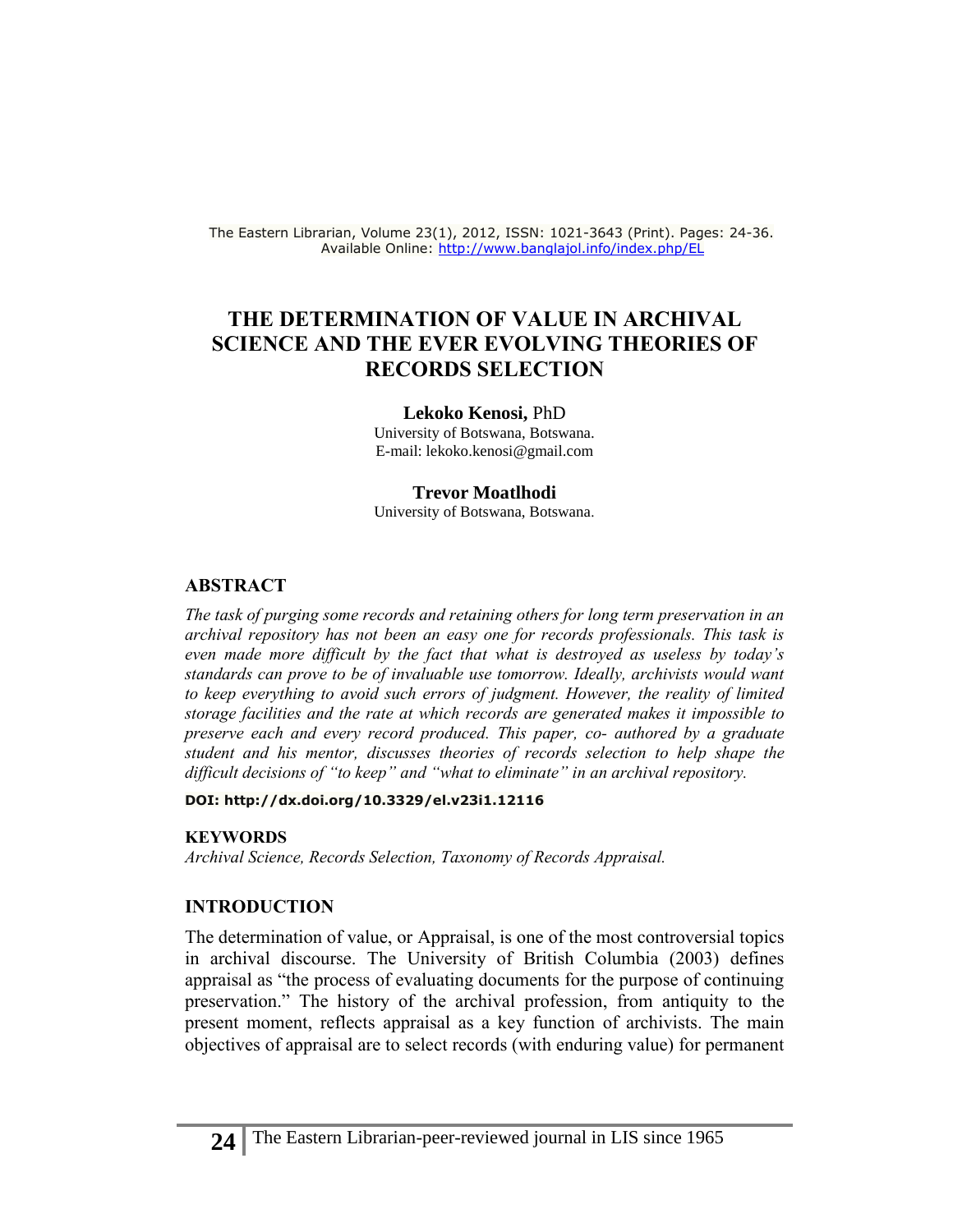preservation and those that are identified as ephemeral for destruction. Yiotis (2005, p.1) notes that "appraisal is done in order to determine which institutional activities create records that provide a true image of society". During appraisal, Archivists and Records managers are mainly encouraged to look for, and preserve information and evidence relating to the organization and the records of its core functions (Ramokate & Moatlhodi 2010, p.69). According to Schellenberg (1956), records of an organization or government body that produce them, and the information they contain relating to persons, corporate bodies, conditions, problems and issues it dealt with are a source of evidence which ought to be identified during appraisal. After appraisal, the records with enduring value undergo a process of arrangement and description (to provide intellectual control) then get preserved permanently in the archives for the sake of providing future generations with an image of society as it really is but not necessarily as conceived by those producing the records. The function of public records and archives is to protect rights of citizens, ensure accountability of elected representatives (government), to provide reference services for research and to facilitate administrative processes (Ramokate and Moatlhodi 2010, p. 68). Menne-Haritz (1997, p.3) concurs that archives play a part in assuring political and administrative transparency in democratic societies.

However, it should be noted that records appraisal is not an easy as said. There is no perfect formula or approach to appraisal and as a result there are always opportunities of mistakes in the exercise especially that it is done by more than one person. Ramokate and Moatlhodi (2010, p.68) concur that appraisal is a challenge itself as it requires decision making on whether to preserve or destroy records and there is no clear-cut formula for the process. As observed by Schellenberg (1956, p.24), records pertaining to implementation of government programs are difficult to manage in the archival context especially because they present a major challenge of evaluation. Daniels (1988, p.53) concurs that appraisal is often difficult as any materials could be of some use to one researcher or another in future, therefore presenting an argument for keeping everything. In this regard, Archivists and Records Managers are challenged in determining the 'fate' of recorded information, which results in 'hits and misses' during appraisal. Nevertheless, appraisal has to be done as we cannot keep everything forever. Nicol (1992, p.39) points out that if we do not appraise and destroy some records "we would be buried beneath a mould of paper", which will present challenges of capacity in terms of storage space, human resource and equipment.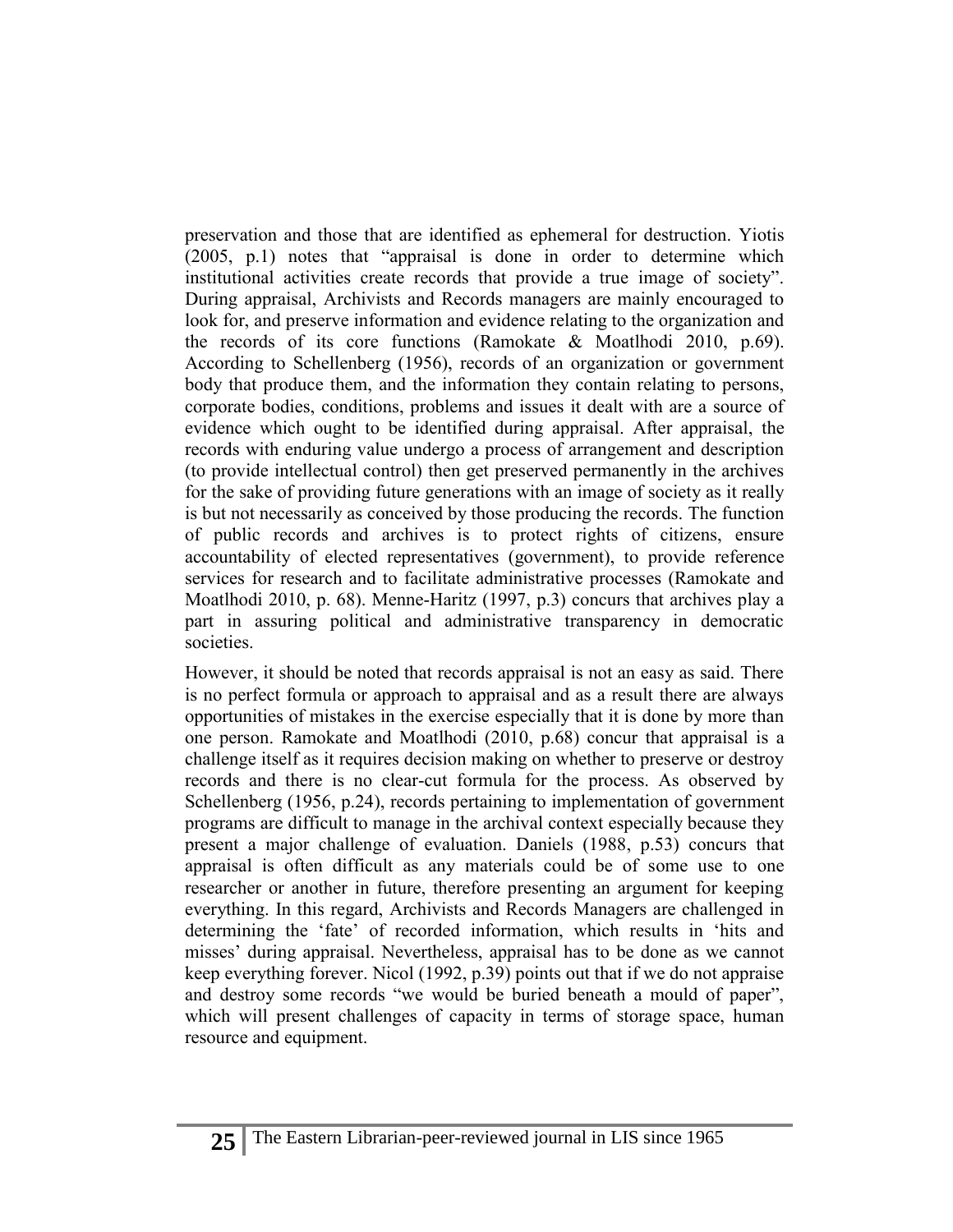Lack of a perfect formula has over the years also resulted in emergence of differing schools of thought on the approach to appraisal of records. These schools are the European School, The American School, The German School, Macro Appraisal and The Documentation Strategy. A critical discussion will be drawn from these 4 appraisal ideologies by bringing up the positives and limitations of each.

# **THE EUROPEAN TAXONOMY OF RECORDS APPRAISAL**

This school of thought was led by Sir Hillary Jenkinson who was the Deputy Keeper at the [Public Record Office](http://en.wikipedia.org/wiki/Public_Record_Office) (UK National Archives) from 1947 to 1954 (Honer & Graham 2001, p. 384). In his best-known publication of 1922, entitled 'Manual of Archive Administration', he argues that "the manner in which archives were created, that is, their natural accumulation during the course of regular activities, as opposed to their having been "singled out for preservation," and their creation and preservation by their creators for their own particular use without consideration as to their future use, endowed archives with the qualities of impartiality and authenticity." (Tschan, 2002, p.3). He also strongly felt that archives were composed of interrelated records, and that it was this contextual whole which imparted meaning and which required preservation. On this basis Jenkinson and his school of thought, felt that the records creator is responsible for determining which records should be transferred to the archives for preservation. In his view records are "impartial," and the task of selection is merely a matter of choosing documents that best describe what happened (Tschan, 2002,p.3).

This school strongly felt it is not in the Archivist's power to appraise records, in that they cannot decide the fate of what they did not create. To Jenkinson "the archivist's chief duty, was the physical and moral defence of the records' integrity, impartiality, authenticity and their resultant "archive value." (Jenkinson, 1922,p.11). The main argument of this school is that the interrelatedness, natural accumulation, uniqueness and the authenticity of archival records would be destroyed is part of the whole is destroyed. They feel that, the context in which they were created and their integrity will also be lost to destruction which will in a way dismember the records. This according to Jenkinson will even be worse if the appraisal of records is put on the hands of archivists. Jenkinson felt that records should be appraised by the creator before they reach the archives and that no further appraisal should be done by archivists. In a nutshell Jenkinson's stand point of appraisal of records was determined by his views as to the nature and purpose of archives, views that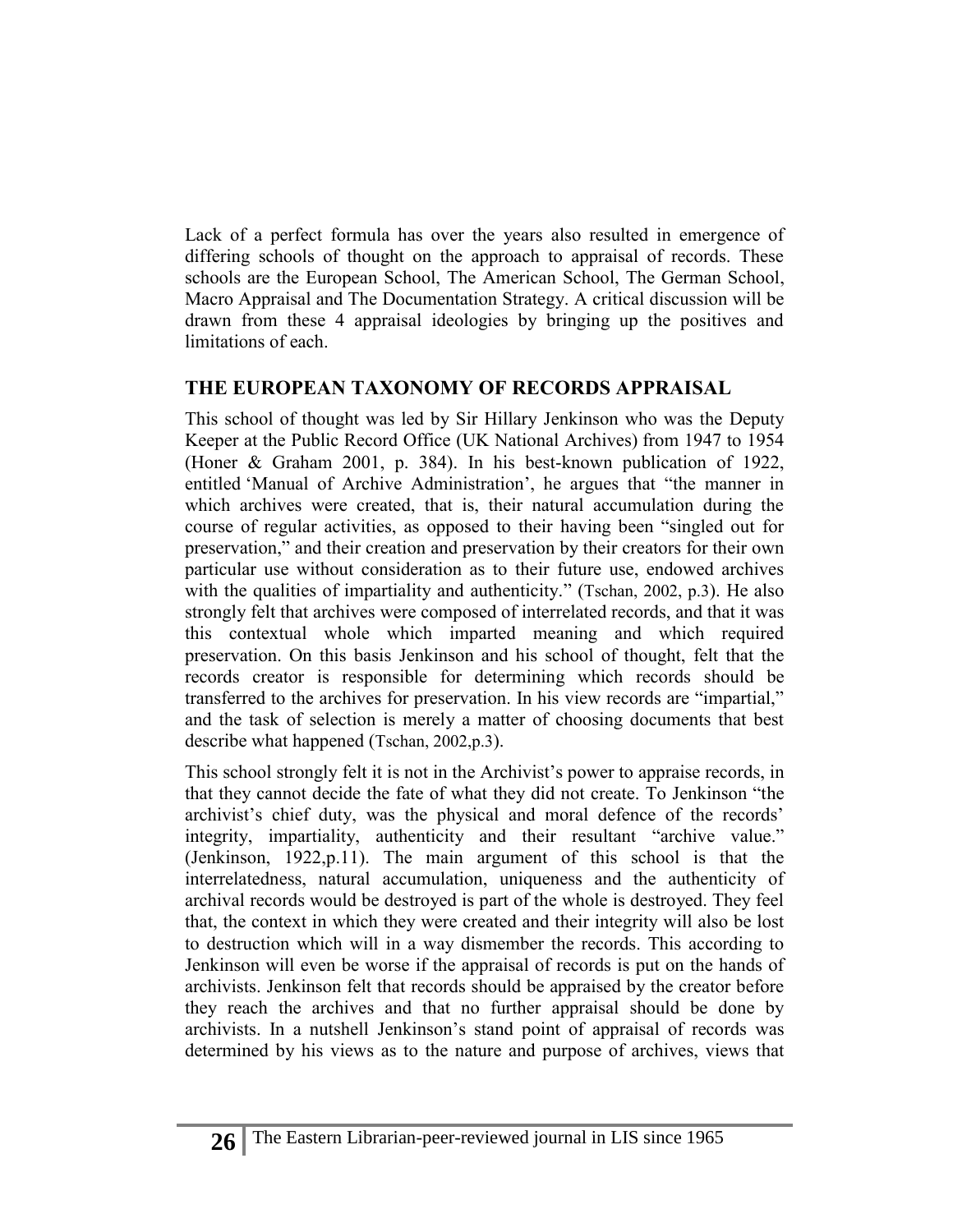consistently led him to deny the archivist an active role in the selection of archives or to sanction the destruction of archives after their receipt into archival custody (Tschan, 2002, p.179). Jenkinson argued "that archives' evidential value arose from their being a direct by-product of administrative activity, and he argued that this evidence should not be corrupted by the intervention of third parties (Honer & Graham 2001, p.384).

Jenkinson's taxonomy was rubber stamped by the Grigg's Report which ended the haphazard legal position as regards duties of custody and disposal of 'public records' (UK National Archives, 2004, p.1). The report came from an investigation headed by Sir James Grigg. The report supported Jenkinson's ideology in that it gave powers of appraisal to 'reviewers' in government departments with advice and guidance from the UK National Archives (TNA) on how to assess the value of records (as per Schellenberg's approach) as well as to time retention of public records.

However, though Jenkinson's reasoning on appraisal has some valid points based upon the characteristics and purpose of records, there are still some loopholes in it. Firstly, archives as a source of evidence and used for accountability purposes would be exposed to a biased appraisal if selected by the creator. There will be a clash of interest which will result in creators destroying records that reflect bad on them and only transfer those that are 'clean' to archives for permanent preservation. This would therefore, deny the public the benefit of the documentary heritage of an organisation. It would also deny democracy or any system of government and investigation the rule of law due to limitation of credible evidence.

Another downside to Jenkinson's methodology is the failure to address the exponential growth of records. Keeping every record forever was a big ambition by Jenkinson. Maybe one would say his ideology was influenced by the low production of information during the 1920s. Post World War II to today, it has not been possible to think of keeping everything forever due to the technological advancements that influence mass production of information in different formats. This then warrants appraisal of records to takes place every day at personal, corporate and national level and this is so because there are challenges of space (storage room, computers, and servers), equipment and human resource for managing and making accessible the archives to the public.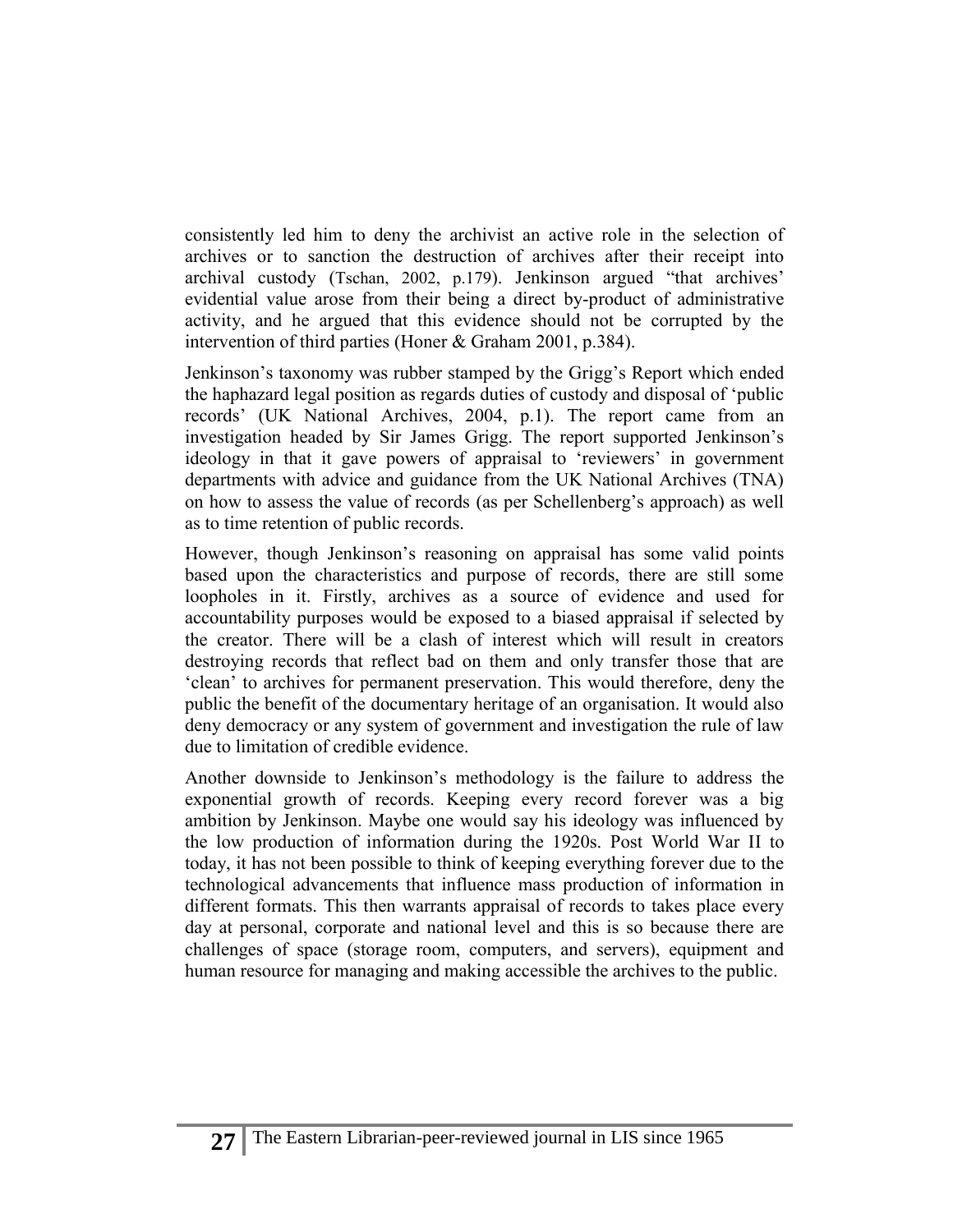### **THE AMERICAN TAXONOMY OF RECORDS APPRAISAL**

This school of thought was led by Theodore Schellenberg, an Archivists at National Archives and Records Administration (NARA) who is commonly known for his revolutionary writing titled "Modern Archives: Principles and Techniques" published in 1956 (Honer & Graham 2001, p.384). The theory of appraisal that Schellenberg developed was in response to his environment (accumulation of records after the  $2<sup>nd</sup>$  World War) thus stressed the need to reduce bulk by selecting from among the masses of documentation those that were permanently valuable, and to make them selection intelligently available to researchers (Tschan, 2002, p.180). Schellenberg felt there is a "practical need of improving governmental efficiency in the face of ever increasing masses of widely scattered documentation" through the process of appraisal. He invented the lifecycle concept and stated that the word archives would only refer to records selected for permanent preservation and the rest would be records management. This created a demarcation of the profession, hence today we have records managers on one hand who manage records in their active and semi-active state and archivists on the other hand handling archives. Atherton (1985, p.43) concurs that the lifecycle has brought some division between archivists and records managers, where "archivists are interested in culture, history, and past events; records managers are concerned with efficiency and the present". Schellenberg argued that records have primary and secondary value. Primary value being the value of the records to the organization itself and to be retained for administrative, financial and legal purposes. And on the other hand secondary value being value of records to the public, possessing research values (informational and evidential). Evidential values provide evidence of the creating organization – its structure, functions, operations and processes, while informational values relate to the information that the records contain (Honer & Graham 2001, p.385).

Schellenberg complimented his stand on appraisal by arguing that archives should be selected, not only for their value as evidence, but also for their informational content. Unlike Jenkinson who felt creators should appraise records, Schellenberg saw the process of selection as central to the archivist's role (Tschan, 2002,p.177). These two were often placed on opposite ends of the spectrum in terms of their theoretical views, and their ideas and personalities did clash as Jenkinson called Schellenberg's ideas on selection "dangerous"; Schellenberg dismissed Jenkinson as "an old fossil." (Tschan, 2002, p.176).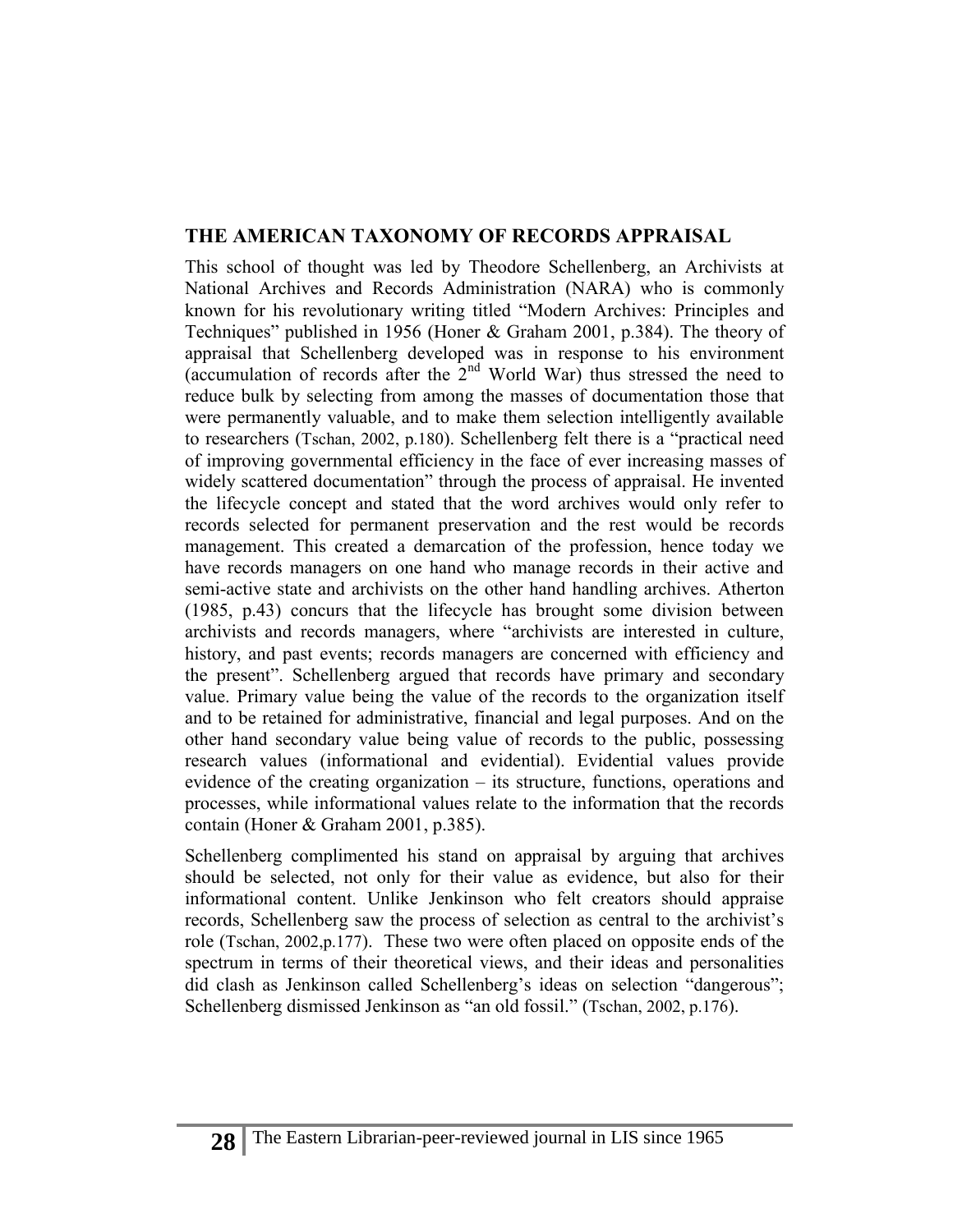However, just like Jenkinson's ideologies, especially on appraisal, there are still some problems associated with the American school of thought. Firstly, Schellenberg's definition of Archives created a rift in the profession through the development of the lifecycle concept of records. Schellenberg's lifecycle concept has undergone more criticism in the last two decades influenced by the proliferation of electronic records which are different in nature and physical form. The criticism of the lifecycle has also been seen with the development of the continuum theory by Ian MacLean who argued that record keeping is a continuing and rolling process that does not separate the life of records in time and space (Upward, 2000). Atherton (1985,p. 47) notes that, the life cycle theory ignores the many ways in which the records management and archives administration operations are interrelated, therefore being a good opportunity for collaboration. He goes on to ask questions 'whether archivists do not have a role in serving creators of the records', 'if they cannot determine disposal periods', and 'if they cannot develop classification schemes'. He also goes on again to ask 'if records managers have no responsibility in identifying records of permanent value or serving researchers'. To me the answer to his question is yes, both archivists and records managers can do these. For example, there is need for collaboration on capture of records as this has a bearing on long term preservation, access and authenticity of a record.

Another problem identified in the American school of thought is that the Archivists are being given too much power by selecting records for permanent preservation on their own without assistance of the creators. Even though Schellenberg was expecting objectivity and professionalism from archivists during appraisal, how would they carry out the exercise without knowing the context in which the records where created in. In this case appraisal would need to be a joint venture between archivists and the creators. Furthermore, how would archivists be able to predict future research needs? It is absolutely impossible to do so. Reflecting on the differences between Jenkinson and Schellenberg appraisal philosophies John Ridener (2009, p. 143-44) observed that, the tension between appraisal and custody, between passive and active archival practice, between history as it happened and communication through historical records is rooted in the discourse between subjectivity and objectivity in archival theory. The tension has never been fully resolved, however, since each new paradigm also assumed many of the concepts of its predecessors, archival theory has accepted each paradigm change cumulatively rather than successively. Theorists today continue to discuss the importance and validity of the discrepancies between Jenkinson and Schellenberg's theories.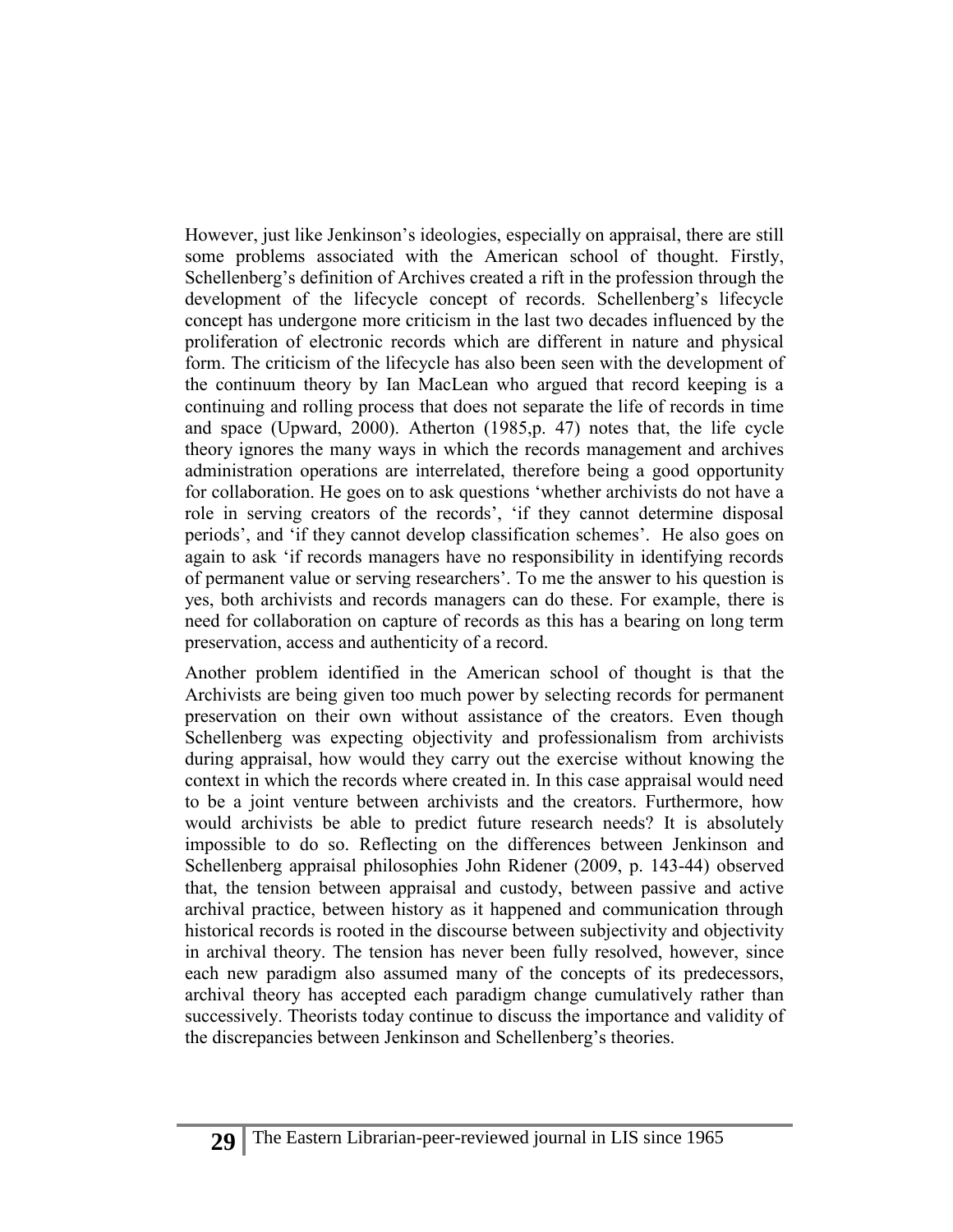### **THE GERMAN TAXONOMY OF RECORDS APPRAISAL**

This school was led by Hans Booms who worked as an Archivist at the German Federal Archives in 1955. Just like Schellenberg, his ideology was influenced by the environment he lived in. While post-war Germany had major reorientation in its political, social, and cultural life, according to Booms the archival theory was outdated and needed a new approach (Booms, 1987, p.69). This compelled Booms to develop an alternative to the German archival science of his day, one that was more consistent with the newly introduced democratic principles upon which the German Federal Republic was founded (Booms, 1987, p.69). His approach suggested that creators, users, and custodians of records work together to define and take responsibility for documenting a specific sector of society, the "documentary universe" for a specific organization, group, or activity. Booms's central argument was that society, rather than potential researchers or current administrators, generates the values that define the archival significance, or value, of the records it creates (Booms, 1987, p.69). He centred his approach on the society, hence his ideology on appraisal was named the 'societal model'. Booms differed with Schellenberg suggested that archivists be given absolute power in the selection of permanent records by predicting future research needs. He called that "archival futurology" which was impossible because it required archivists to be clairvoyants (Tschan, 2002, p.188). To make appraisal decisions, Booms asserted that the archivist must work from a knowledge of the societal framework and values of the records' contemporaries, with the belief that "only the society from which the material originated and for whose sake it is to be preserved can provide archivists with the necessary tools to assess the conceptions by which they bring the past into the present." (Pollard, 2001, p.147). He stressed that archivists should identify a society's values by examining the functions of the records creators themselves, and the relationship between these functions and the records created.

However, Booms approach proved impossible to be practised, which swayed his conclusion on appraisal on provenance, in that "what society deems significant can only be divined "indirectly through research into the functions of those key creators designated by society to realize its needs and wishes." (Tschan, 2002, p.188). His initial plan was to study public opinion polls and the societal dynamics in order to determine what the society viewed as important but this was impossible.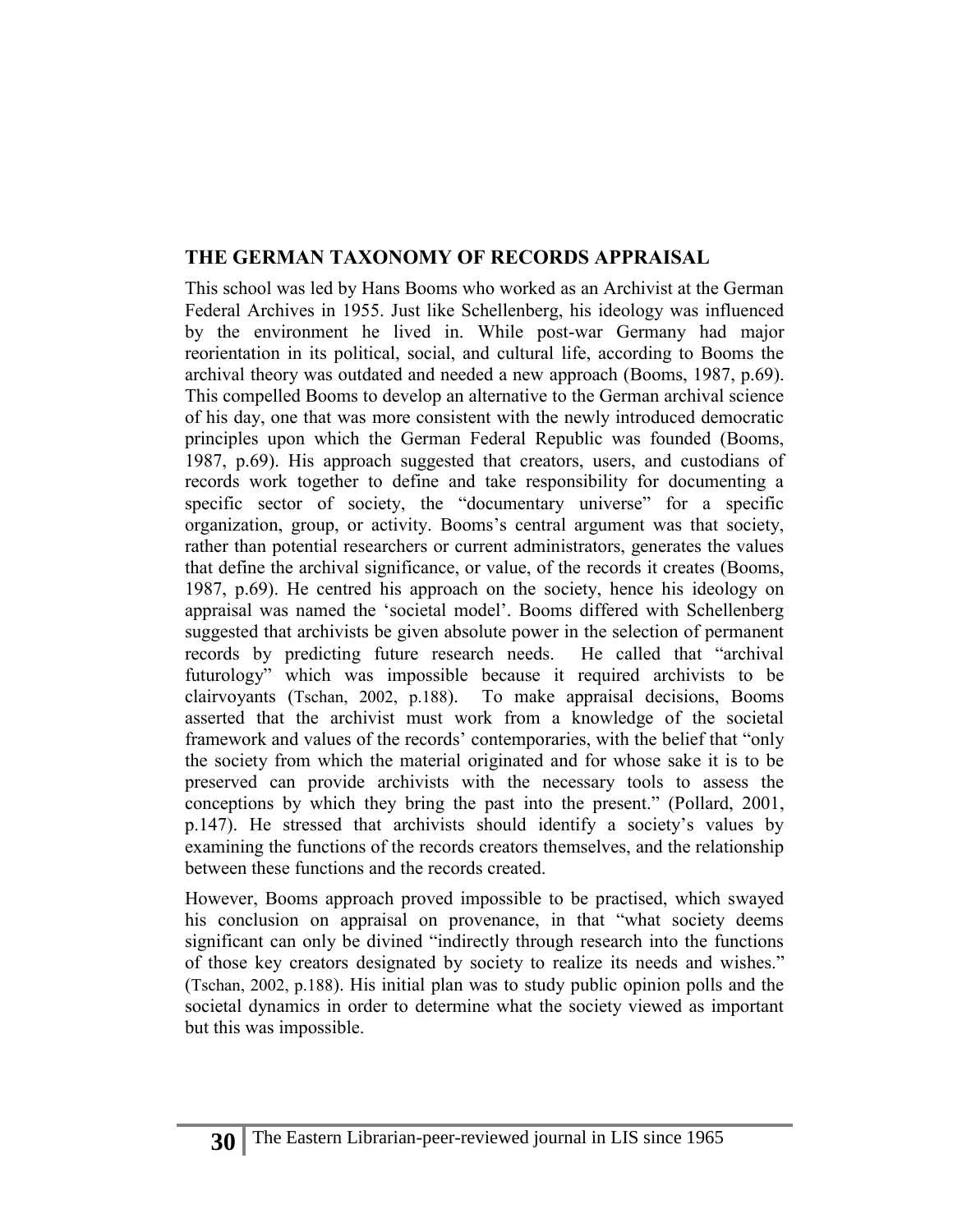## **MACRO- FUNCTIONAL APPRAISAL**

The lead thinker who came up with this methodology of appraisal is Terry Cook, a former Director at National Archives of Canada. This approach to the selection of records is based on the "analysis of the creator's key functions, programmes, activities, and interactions with clients" (Cook, 1997). Pearce-Moses (2005) defines macro appraisal as "a theory of appraisal that assesses the value of records based on the role of the record creators, placing priority on why the records were created (function), where they were created (structure), and how they were created, rather than content (informational value)". According to Cook, archivists embarking upon appraisals should equip themselves with an understanding of the record creator, its mandate and functions, its structure and decision-making processes, the way it creates records, and changes to these processes over time. The macro-appraisal approach shifted focus to the societal context within which records are created in order to capture those functions, programs, and activities of records creators that interact with and influence society as a whole. Cook placed his appraisal methodology in a context-based, provenance-centred framework rather than in a content-based, historical-documentalist one like the other theorists have done. In macro appraisal provenance is a major focus whereby the contextual circumstances of record creation are made the centre of the archivist's universe of activities, rather than some external criteria such as use, public opinion, or historiographical trends (Cook, 1997). In drawing appraisal decisions in this approach, agencies would first analyze the processes critical to their missions and the tasks required to carry them out, then the selection and evaluation of information used in these activities should reflect the appraised value of the tasks (Cook, 1997). The conclusion that can be drawn from this is that the information/records required and produced from these tasks and transactions are the ones of value for the agencies and ought to be preserved. Beaven (1999, p.158) outlines 3 major advantages of macro-appraisal as (a) "it liberates the archivist from the danger that a priori assumptions about record values may intrude when constructing acquisition or appraisal strategies", (b) "it eliminates the risk of undue preoccupations or prejudices regarding future use or users and (c) "it shifts appraisal from a passive focus on whatever records happen to turn up into a planned, provenance-based focus on records' creational context".

Macro appraisal has been adopted by many archival houses throughout the world and mostly in the Netherlands and Canada (Ramokate & Moatlhodi, 2010, p.71). It has been regarded as one of the best approaches on appraisal as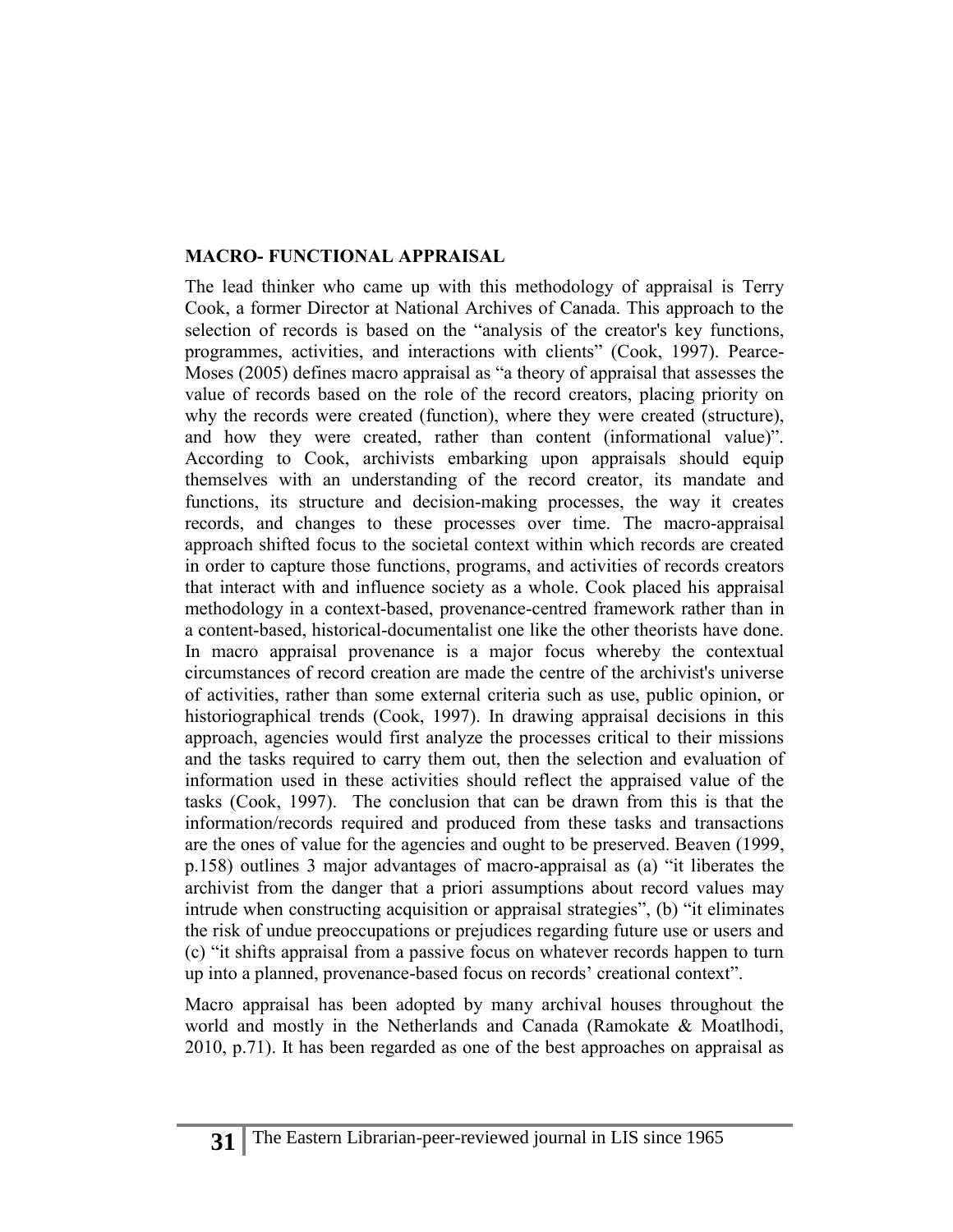it centres value of records on the creator's functions. Chebani (2003, p.60) notes that, macro appraisal is more efficient than micro appraisal (analysis at item level) which is more time consuming. Even though macro appraisal is a viable option in the appraisal of records, it may be challenging to apply it in the Southern African context. It can only be applied in jurisdictions where records have been properly managed from their point of creation till deposition where they are properly classified (according to functions of the creator). Setting Botswana as an example, most records are not properly managed because in some public institutions Records Management systems are non-existent and misfiling of records is the order of the day (Ramokate & Moatlhodi, 2010, p.71). According to Ramokate & Moatlhodi (2010, p.71) using macro appraisal in this kind of background would be "ineffective and lead to loss of vital information". They recommend adoption of micro appraisal which may be considered time consuming, which may delay access of records to the public. Theoretically, micro-appraisal is designed primarily to validate and refine the hypotheses established earlier about the location of an organization's most important functional activities and most significant records creators (Beaven, 1999, p.155).

Nevertheless, the application of micro appraisal should still take into consideration the 'macro appraisal' values of selection records based on the functions of the creator. So, one could say the choice of approach between micro and macro appraisal would be influenced by the background and level of development of the records management culture of an agency or country. Boomgaard (1994, p. 88) notes that macro appraisal is widely employed in the selection of archives of the municipalities in the Netherlands where records management systems are advanced. Though it has been widely received, macro-appraisal seems to be a bit limited in the appraisal of private papers and records of private organisations (Beaven, 1999, p.159). If there is uncertainty about this, would we see macro-appraisal as the best approach if it doesn't apply to other spheres of records? The argument here is that the theory lacks a component that explains how it can be applicable beyond public records because archives also include records of private individuals and organisations.

## **THE DOCUMENTATION STRATEGY**

This approach to appraisal was first introduced by Larry Hackman and Helen Samuels in 1984 during the Society of American Archivists annual meeting (Cox, 1996, p.145). The other proponent of this approach is Richard Cox. Documentation strategy is an analytical approach to archival appraisal that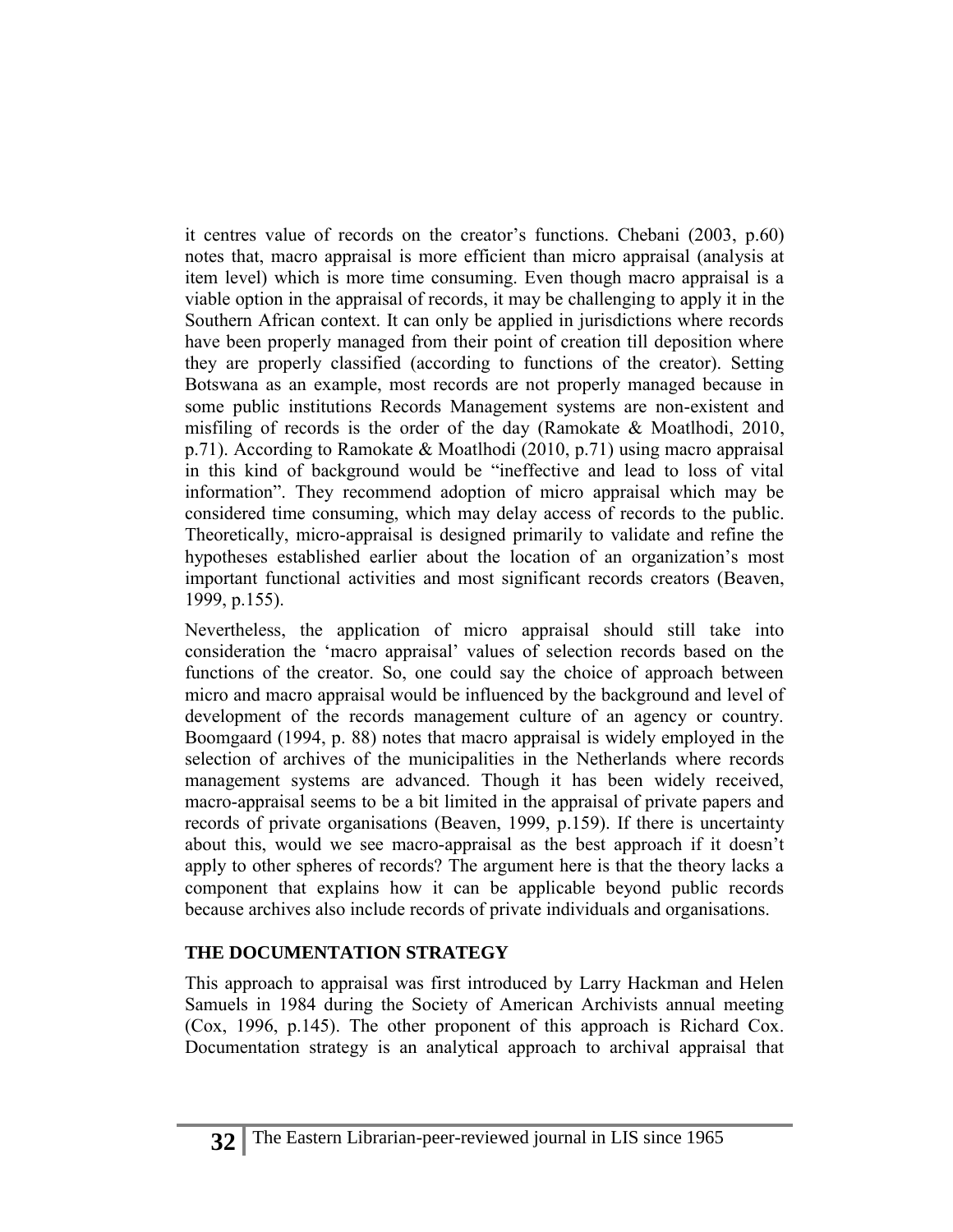looks not at individual records, but at the overall universe in which such records exist (Cox, 1996, p.144). It is an on-going, analytic, cooperative approach designed, promoted, and implemented by records creators, administrators (including archivists), and users to ensure the archival retention of appropriate documentation. The key elements in this approach are an analysis of the universe to be documented, an understanding of the inherent documentary problems, and the formulation of a plan to assure the adequate documentation of an issue, activity, or function. The documentary strategy recognizes the problem of volume with modern records that are complex, and tries to provides a platform for records creators, custodians, and users to work together to create a plan for which records will be preserved for future use. The coordination and collaboration of all these stakeholders is key to this approach in deciding retention of records. Just like Booms with his societal model, the documentary strategy differs with Schellenberg who felt the appraisal process is the responsibility archivists alone, but considers input from other stakeholders. Since introduction in 1984, the documentation strategy has met with mixed reactions from the archival profession, and has received its most theoretical examination from the Canadian archival community (Cox, 1996, p. 144). The documentary strategy seems to be difficult to be implemented. Abraham (1995) concurs that, while documentation strategy had its theoretical benefits, it was better as an ideal than it was as a practical guide for the day to day work of the archival repository.

# **CONCLUSION**

Even in this era faced with explosion of information caused by the technological advancements worldwide resulting in the proliferation of electronic records, appraisal of records continues to be a challenging profession obligation for a contemporary archivist and records manager. The information explosion has also made appraisal more critical because there is need to keep what is of value to both to the organisation and the society it serves. Though the different approaches discussed above have taken a pivotal stage towards exploration of records appraisal, its nature of 'lack of a formula' continues to haunt us. Nevertheless, of all the approaches discussed, macro-appraisal seems to be more convincing and relevant compared to other approaches as it puts the context of records creation at the core of selecting records for permanent preservation. However the ongoing debates at the theoretical level over the years have displayed some form of convergence of these approaches (Beaven, 1999, p.155). One good example is Cook's approval of Boom's selection of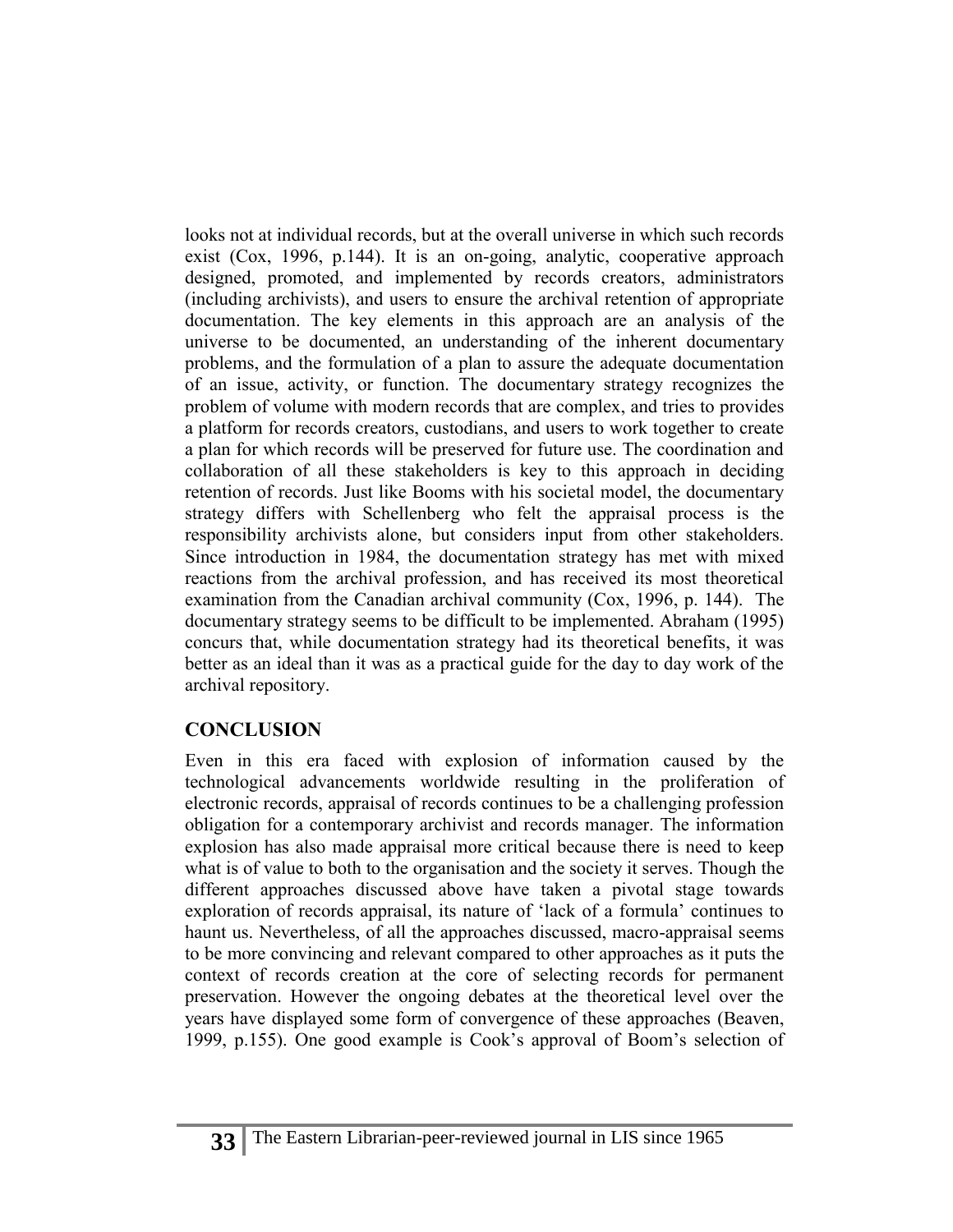records based on societal values. He however defends his approach by saying; societal values can be derived from the organisations key functions which would warrant an archivist to have full knowledge of business functions and activities to impose appraisal decisions. Though this paper recommends macro appraisal it is worth noting that it has its own limitations in appraising records of private entities. It is also worth noting that macro-appraisal may not be very effective in situations where records systems are lacking (especially where records were not properly classified) as it may result in loss of vital records. It is therefore, important for records managers and archivists to be part of the process during the development of appraisal standards. Their experience will help theorists in coming up with practical solutions that can be applied during appraisal of records. Beaven (1999, p.154) argues that this should be done through open competition and on a level playing field where real theoretical and operational strengths are fully tested over time.

Beaven (1999, p.155) is correct in asserting that "we cannot afford to leave appraisal standards to the theorists; this is an important sub-text of the foregoing. We endanger our profession if we rely on theoretical debates to determine the scope and direction of the quest for professional standards for appraisal. The ordinary archival practitioner must engage actively in the intellectual debate to define a fully adequate appraisal methodology." Indeed coming up with an adequate appraisal methodology that is flawless is critical. Clear guidance towards records that should provide a reflection of what transpired in the past is also critical. Lack of adequate guidance on appraisal has resulted in 'hit and miss' approach due to the confusion that is there among archivists worldwide. Beaven (1999, p.155) concludes that "if the appraisal function is flawed then the record is flawed and if the record is flawed, the profession will never achieve its strategic ends." These flaws we find in the appraisal exercises also have a negative effect on the public's right to access as the records that they may view as important may be lost to destruction. For many years appraisal has proved to be a challenging but important aspect of the archival profession. Publications of theories have been developed to guide appraisal and the first theory was by Muller, Feith & Fruin 1898 who came up with the Dutch Manual, then came Jenkinson with Manual of Archives Administration in 1922, Schellenberg with Modern Archives, Booms with the societal model, Cox, Hackman and Samuels with the Documentary Strategy and recently Cook with macro appraisal. As discussed above problems of appraisal have prevailed with these theories in existence. This has been so because there have been problems associated with each one of the theories. It is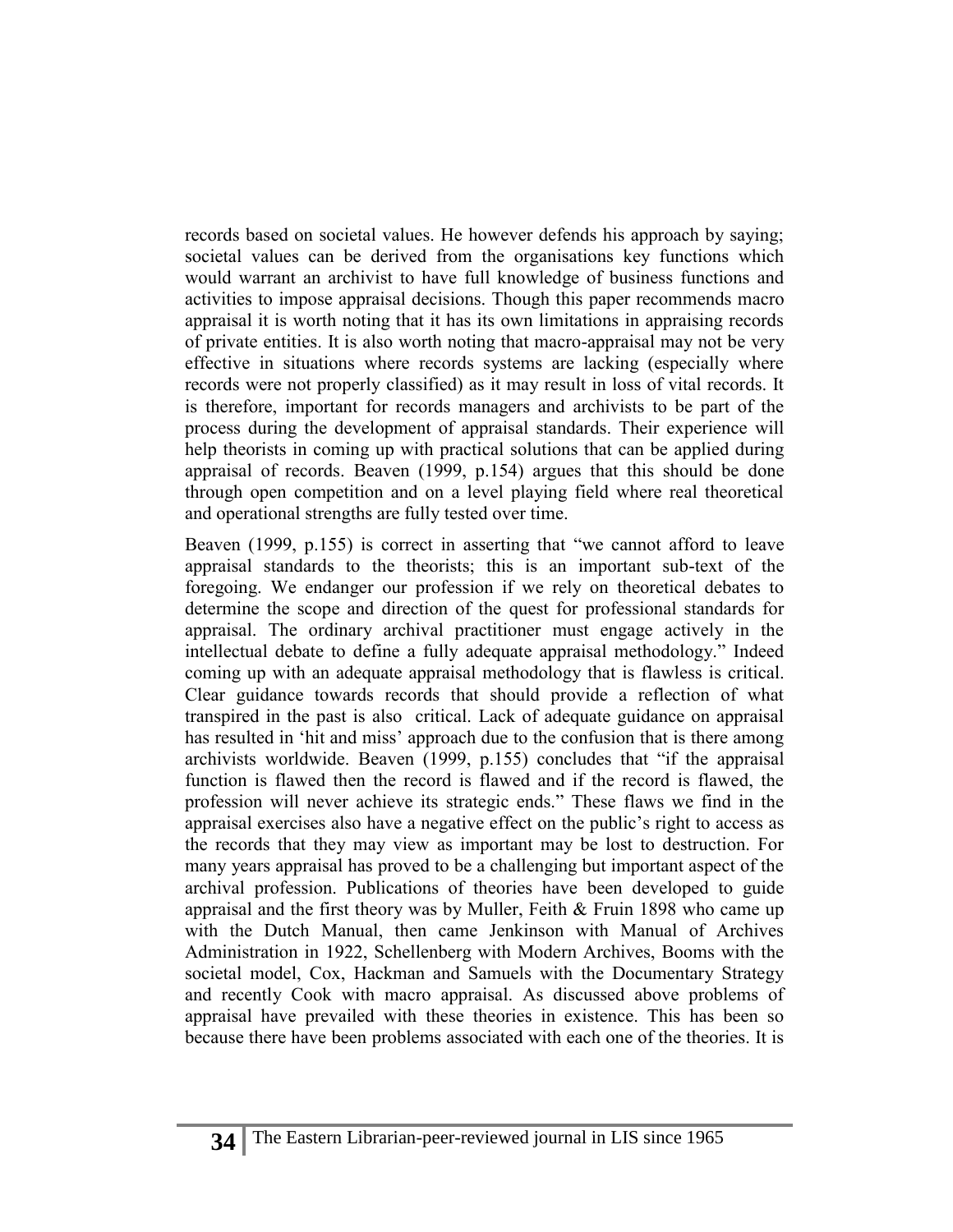hoped that one day an adequate practical theory will be developed to guide the selection of records for posterity.

#### **REFERENCES**

- Abraham, T. (1995). Documentation strategies: A decade (or More) Later. Retrieved from<http://www.uiweb.uidaho.edu/special-collections/papers/docstr10.htm>
- Atherton, J. (1985). From life cycle to continuum: Some thoughts on the records management – Archives relationship. *Archivaria 21*(2), 43-51.
- Beaven, P. (1999). Macro-Appraisal: From theory to practice. *Archivaria, 48*, 154-198.
- Boomgaard, J. (1994). Appraisal and destruction. Janus. *Archives Review, 2*(1), 88-90.
- Booms, H. (1987). Society and the formation of a documentary heritage: Issues in the appraisal of archival sources. *Archivaria, 24*(2), 69-107. Retrieved from <http://journals.sfu.ca/archivar/index.php/archivaria/article/viewFile/11415/12357>
- Chebani, B. (2003). *The role of reconstructed national archival institutions*. MSc Thesis, Aberystwyth: University of Wales.
- Cook, T. (1997). What is past is prologue: a history of archival ideas since 1898, and the future paradigm shift. *Archivaria, 43*(2). Retrieved from <http://www.mybestdocs.com/cookt-pastprologue-ar43fnl.htm>
- Cox, R. (1996). The archival documentation strategy and its implications for the appraisal of architectural records. American Archivist, 59(2), 144-154 Retrieved from<http://archivists.metapress.com/content/a63421672782h178/>
- Daniels, M. (1984). *Records appraisal and disposition. managing archives and archival institutions*. Chicago: University of Chicago Press.
- Honer, E. & Graham, S. (2001). *Should users have a role in determining the future archive? the approach adopted by the public record office, the UK national archive, to the selection of records for permanent preservation*. Retrieved from <http://liber.library.uu.nl/publish/articles/000449/article.pdf>
- Jenkinson, H. (1922). A manual of archive administration. Retrieved from http://ia700305.us.archive.org/11/items/manualofarchivea00jenk/manualofarch ivea00jenk.pdf
- Menne-Haritz, A. (1997). *Framework and aims of appraisal*. Paris: International Council on Archives.
- Nicol, A. (1992). Ethics of appraisal. Janus: *Archival Review, 2*. Paris: International Council on Archives.
- Pearce-Moses, R. (2005). *A glossary of archival and records terminology*. Retrieved from

[http://www.archivists.org/glossary/term\\_details.asp?DefinitionKey=224](http://www.archivists.org/glossary/term_details.asp?DefinitionKey=224)

Pollard, R. (2001). The Appraisal of Personal Papers: A Critical Literature Review. *Archivaria, 52*(1).